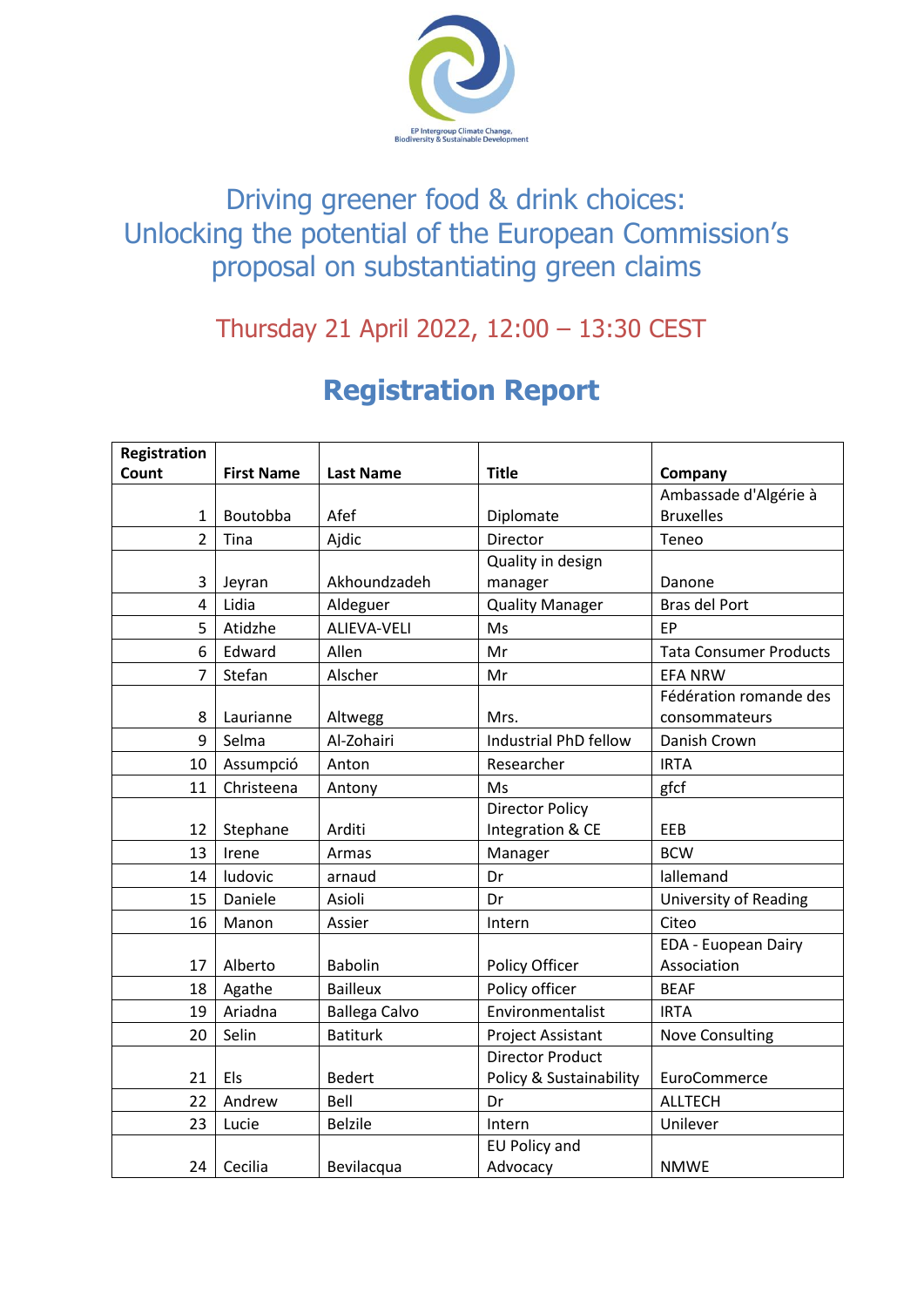

|    |              |                  |                                | Rud Pedersen Public             |
|----|--------------|------------------|--------------------------------|---------------------------------|
| 25 | Lucie        | <b>Bisserier</b> | <b>Research Executive</b>      | <b>Affairs</b>                  |
| 26 | Jure         | Bizjak           | Mr                             | European Parliament             |
| 27 | Helen        | Blackwell        | Consultant                     | <b>FTI Consulting</b>           |
| 28 | Franc        | Bogovič          | <b>MEP</b>                     | EP                              |
|    |              |                  |                                | Permanent                       |
|    |              |                  |                                | Representation of               |
| 29 | Alina        | <b>Boldea</b>    | attache                        | Romania to the EU               |
| 30 | Koen         | Boone            | Mr                             | <b>TSC-WUR</b>                  |
|    |              |                  |                                | Wageningen Economic             |
| 31 | Roline       | <b>Broekema</b>  | Msc                            | Research                        |
|    |              |                  | Senior advocacy                |                                 |
| 32 | Edoardo      | Brunoni          | manager<br>Climate & Water     | Danone                          |
| 33 | Jan          | <b>Burger</b>    | <b>Sustainability Director</b> | The Coca-Cola Company           |
|    |              |                  | <b>Junior Public Affairs</b>   |                                 |
| 34 | Marco        | <b>Busetto</b>   | Officer                        | <b>TIC Council</b>              |
| 35 | Raphaelle    | Caillaud         | intern                         | <b>Arcturus Group</b>           |
| 36 | Viviana      | Calefati         | Eu Public Policy PMO           | Ferrero Group                   |
|    |              |                  |                                | Rud Pedersen Public             |
| 37 | Simona       | Camilli          | Senior Consultant              | <b>Affairs</b>                  |
| 38 | Angeline     | Camus            | Consultant                     | <b>Ridens Public Affairs</b>    |
| 39 | Lucilla      | Caricchio        | Mrs                            | <b>Hylobates Consulting srl</b> |
| 40 | Coline       | Carmignac        | Consultant                     | Com'Publics                     |
|    |              |                  | Expert - Marine                |                                 |
| 41 | Natacha      | Carvalho         | Sustainabilty                  | EEA                             |
|    |              |                  |                                | European Landowners'            |
| 42 | Elodie       | Champseix        | Soil Policy Officer            | Organization                    |
|    |              |                  | <b>Head of Public Affairs</b>  |                                 |
| 43 | Vanessa      | Chesnot          | & Product Policy               | <b>FEVE</b>                     |
|    |              |                  |                                | CEFS - European                 |
|    |              |                  |                                | <b>Association of Sugar</b>     |
| 44 | Themistoklis | Choleridis       | Mr.                            | Manufacturers<br>Whitehouse     |
| 45 | Zoe          | Choulika         | <b>Associate Consultant</b>    | Communication                   |
| 46 | Majlinda     | Cobaj            | <b>Public affairs</b>          | <b>AISE</b>                     |
|    |              |                  |                                | A.I.S.E. - International        |
|    |              |                  |                                | Association for Soaps,          |
|    |              |                  | Legal and Public               | Detergents and                  |
| 47 | Luca         | Conti            | <b>Affairs Manager</b>         | <b>Maintenance Products</b>     |
| 48 | Marco        | Contiero         | Mr                             | Greenpeace                      |
|    |              |                  | Policy Officer Slow            |                                 |
| 49 | Madeleine    | Coste            | Food                           | Slow Food                       |
|    |              |                  |                                | Danone Specialised              |
| 50 | Mary         | Crean            | Ms                             | Nutrition                       |
|    |              |                  | Senior Manager                 | <b>METAL PAXKAGING</b>          |
| 51 | Sarah        | <b>CUVELLIER</b> | <b>European Affairs</b>        | <b>EUROPE</b>                   |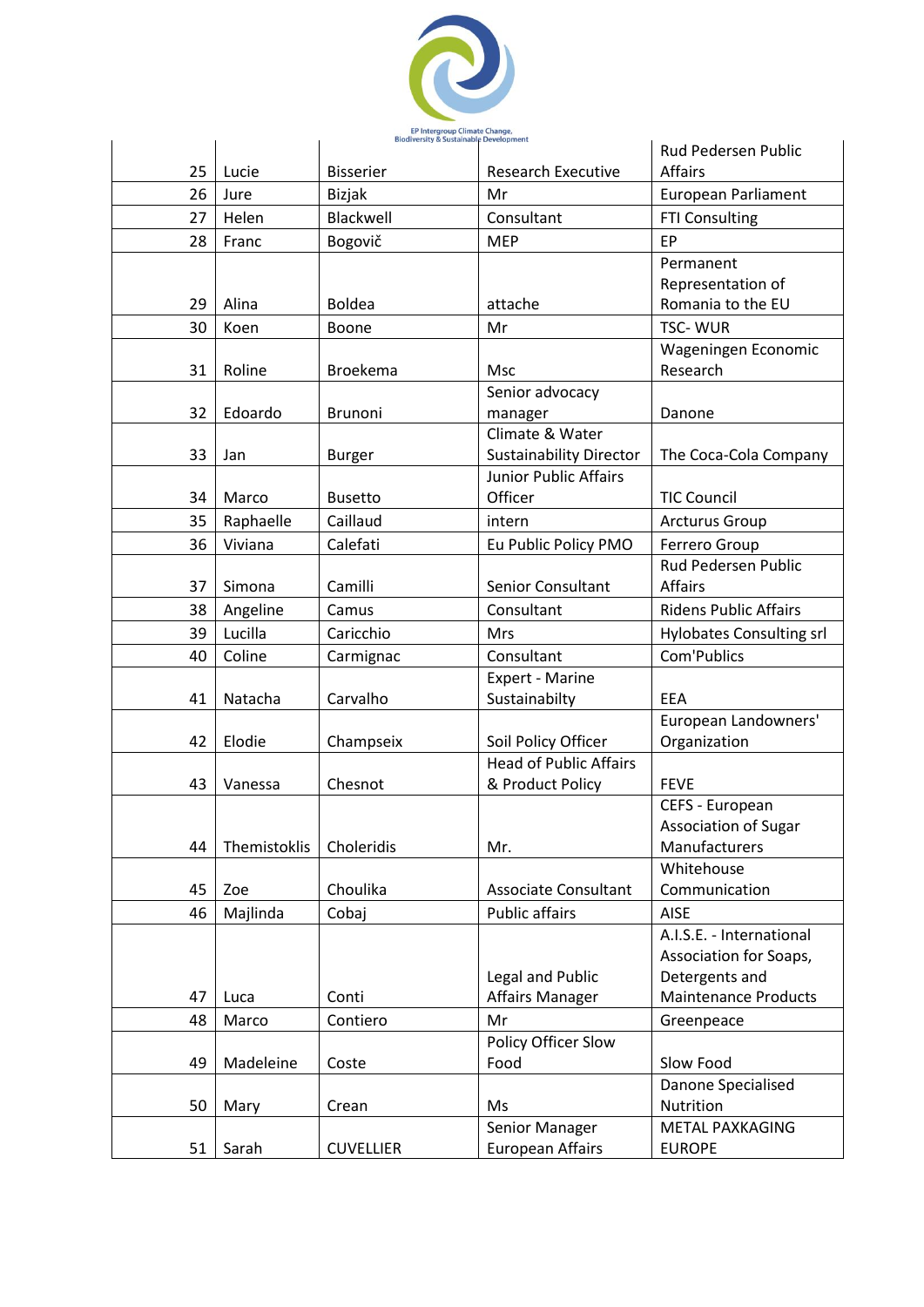

|    |                 |                    |                                               | French Ministry for                           |
|----|-----------------|--------------------|-----------------------------------------------|-----------------------------------------------|
| 52 | Pascal          | Dagras             | М.                                            | Environment                                   |
|    |                 | Dalla Libera       |                                               |                                               |
| 53 | Giorgia         | Marchiori          | Miss                                          | <b>ICLEI</b>                                  |
| 54 | Cecilia         | Dardes             | Agriculture Manager                           | <b>Fertilizers Europe</b>                     |
|    |                 |                    | Regulatory & Public                           |                                               |
| 55 | Anna-Maria      | De Smet            | <b>Affairs Director</b>                       | The Brewers of Europe                         |
|    |                 |                    |                                               | Committee of the                              |
| 56 | <b>Brunello</b> | de Vita            | Interim Policy Officer                        | Regions                                       |
|    |                 |                    | sustainability                                |                                               |
| 57 | victoire        | de wever           | manager                                       | <b>CAOBISCO</b>                               |
|    |                 |                    | Director                                      |                                               |
|    |                 |                    | Environmental                                 |                                               |
| 58 | Laura           | Degallaix          | Sustainability                                | FoodDrinkEurope                               |
| 59 | Sanne           | <b>Dekker</b>      | PhD                                           | FrieslandCampina                              |
|    |                 |                    |                                               | FEVE - The European<br><b>Container Glass</b> |
| 60 | <b>MICHAEL</b>  | <b>DELLE SELVE</b> | <b>Head of Marketing</b><br>and Communication | Federation                                    |
|    |                 |                    |                                               | Rud Pedersen Public                           |
| 61 | Kaat            | Detré              | Senior Consultant                             | Affairs                                       |
| 62 | Saulė           | Deveikytė          | Senior Advisor                                | MoE                                           |
| 63 | Biljana         | Dimcic             | Mrs                                           | AB Inbev                                      |
|    | Zoe             |                    | Ms                                            |                                               |
| 64 |                 | Dingwall           |                                               | <b>European Parliament</b>                    |
| 65 | Kathryn         | Dixon              | Mrs                                           | Taylors of Harrogate                          |
| 66 | Frankie         | Douglas            | Head of Regulatory<br><b>Affairs</b>          | <b>Nutritics</b>                              |
| 67 |                 | <b>Drca</b>        |                                               | <b>PEFC International</b>                     |
|    | Maja            |                    | EU representative                             |                                               |
| 68 | Cristina        | Durlesteanu        | Consultant<br>Senior Sustainability           | <b>DGA</b> Interel                            |
| 69 | Omar            | El Nayal           | <b>Affairs Manager</b>                        | <b>Trivium Packaging</b>                      |
|    |                 |                    |                                               | Danone (Specialised                           |
| 70 | Scott           | Ellis              | Mr                                            | Nutrition)                                    |
|    |                 |                    | <b>Government Affairs</b>                     |                                               |
| 71 | Michael         | Ellmauer           | Specialist                                    | Red Bull GmbH                                 |
|    |                 |                    |                                               | Environment                                   |
|    |                 |                    |                                               | Department, Dubai                             |
| 72 | Mohamed         | Eltayeb            | Dr.                                           | Municipality                                  |
|    |                 |                    |                                               | Representation of North                       |
|    |                 |                    |                                               | Rhine-Westphalaia to                          |
| 73 | Christian       | Engel              | Dr.                                           | the EU                                        |
| 74 | virginia        | enssle             | policy officer                                | <b>FTAO</b>                                   |
|    |                 |                    | <b>SRA Innovation</b>                         |                                               |
| 75 | Delphine        | Epely              | Manager Europe                                | Coca Cola                                     |
| 76 | Julia           | ERB-DETTORI        | CONSULTANT                                    | <b>ARCTURUS</b>                               |
| 77 | Christian       | Ernhede            | Journalist                                    | <b>PRESS</b>                                  |
| 78 | Pablo           | Expósito           | Consultant                                    | Vinces                                        |
|    |                 |                    |                                               |                                               |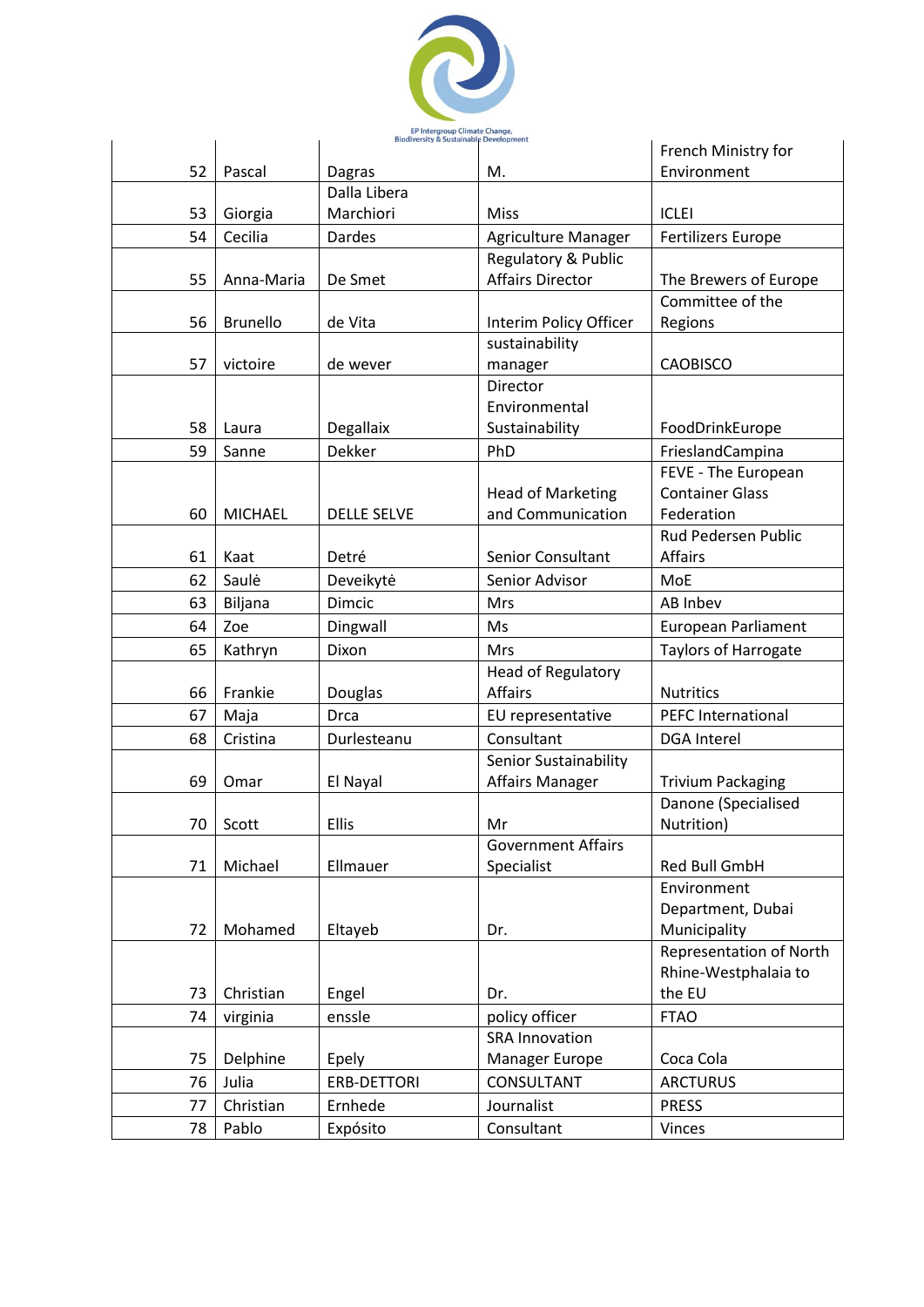

|     |             |            | Junior Nutrition,             |                               |
|-----|-------------|------------|-------------------------------|-------------------------------|
|     |             |            | <b>Health and Food Law</b>    | <b>European Dairy</b>         |
| 79  | Julia       | Faure      | Officer                       | Association                   |
| 80  | Timothée    | Fechner    | Director                      | <b>Business Bridge Europe</b> |
|     |             |            | Director European             |                               |
| 81  | Jose Ramon  | Fernandez  | <b>Affairs</b>                | <b>Pernod Ricard</b>          |
|     |             |            | Senior Manager                |                               |
| 82  | Lorenzo     | Ferrucci   | Sustainability                | FoodDrinkEurope               |
|     |             |            |                               | Rud Pedersen Public           |
| 83  | Victor      | Fickinger  | Consultant                    | <b>Affairs</b>                |
| 84  | Heinz       | Flatnitzer | Dr.                           | <b>DSM</b>                    |
| 85  | Dominik     | Flikweert  | Manager                       | Grayling                      |
|     |             |            |                               | Committee of the              |
| 86  | Jose        | Fonseca    | Mr                            | Regions                       |
|     |             |            |                               | Università Cattolica del      |
| 87  | Elisa       | Frasnetti  | Research fellow               | Sacro Cuore                   |
| 88  | Julia       | Frojan     | Food engineer                 | <b>McC</b>                    |
| 89  | Anne        | Gaasbeek   | ms                            | Nutreco                       |
|     |             |            | <b>EU Public Affairs</b>      |                               |
| 90  | Hana        | Gallego    | Officer                       | <b>FEFCO</b>                  |
|     |             |            |                               | <b>Austrian Federal</b>       |
|     |             |            |                               | Ministry for European         |
| 91  | Siegrun     | Gansch     | Referee                       | and International Affairs     |
| 92  | Hannah      | Garrett    | <b>EU Affairs Manager</b>     | Diageo                        |
|     |             |            | PA & Communications           |                               |
| 93  | Marton      | Gellert    | Assistant                     | <b>AIJN</b>                   |
| 94  | Andrea      | Gilbride   | <b>First Secretary</b>        | NZ Mission to the EU          |
|     |             |            | <b>Head of Brussels</b>       |                               |
| 95  | Julia       | Gisewski   | Office                        | <b>BDSI</b>                   |
|     |             |            |                               | Norwegian Consumer            |
| 96  | Kiti        | Gjerstad   | Senior advisor                | Council                       |
| 97  | Frank       | Gort       | Mr.                           | Nevedi                        |
| 98  | Pauline     | Grimmer    | Consultant                    | Interel EU                    |
| 99  | Aysha       | Grönberg   | Senior adviser                | Forbrukerrådet                |
| 100 | Pierre      | Gruson     | Associate                     | <b>Kekst CNC</b>              |
|     |             |            |                               | Permanent                     |
|     |             |            |                               | Representation of             |
| 101 | Gintare     | Gulbine    | Ms                            | Lithuania to the EU           |
|     |             |            |                               | <b>Federal Environment</b>    |
| 102 | Anastasia   | Guretskaya | Senior Policy Officer         | Ministry                      |
| 103 | Muriel      | Hagenaars  | <b>Sustainability Analyst</b> | ADM                           |
|     |             |            |                               | Ministry of the               |
| 104 | Daniel      | Hajek      | Mr.                           | Environment                   |
| 105 | Sharon      | Hall       | <b>DR</b>                     | <b>UKTIA</b>                  |
| 106 | Kévin       | Hamon      | Senior Analyst                | <b>ADS Insight</b>            |
| 107 | Marie julie | Hannoun    | Regulatory affairs            | Metex                         |
| 108 | Ashley      | Hassin     | Comms Officer                 | <b>Foundation Earth</b>       |
|     |             |            |                               |                               |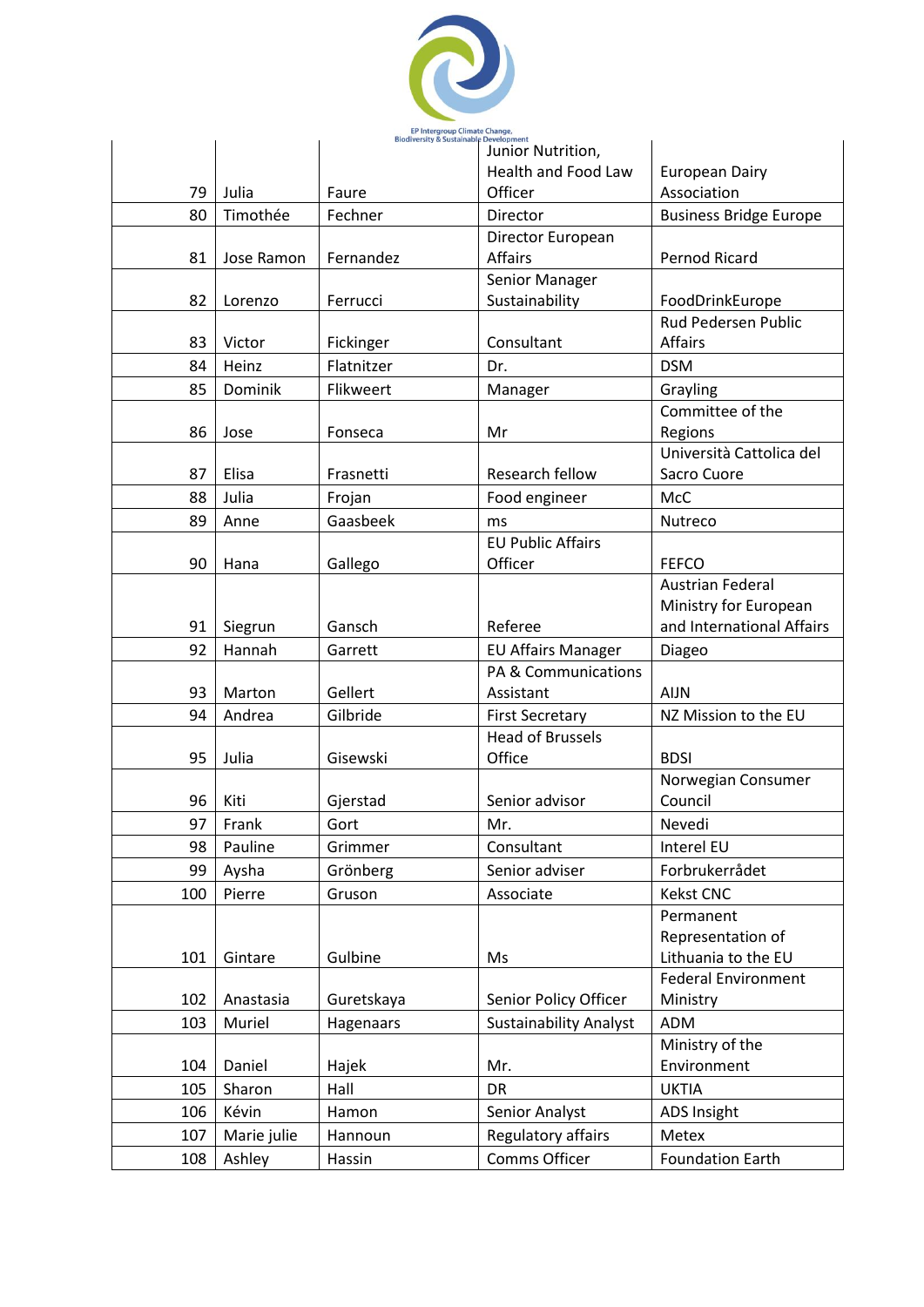

|     |                | piouiversity & pustalilabi | Development<br><b>Technical and</b>  |                                |
|-----|----------------|----------------------------|--------------------------------------|--------------------------------|
| 109 | Martina        | Helmlinger                 | <b>Regulatory Manager</b>            | FEFANA asbl                    |
|     | Irma           |                            |                                      |                                |
| 110 | Angelica       | Hernandez                  | M. Sc.                               | <b>CONABIO</b>                 |
|     |                |                            |                                      | <b>UNESDA Soft Drinks</b>      |
| 111 | Nicholas       | Hodac                      | <b>Director General</b>              | Europe                         |
| 112 | Ellen          | Hof                        | COO                                  | #SustainablePublicAffairs      |
| 113 | Sinead         | Hogan                      | Sustainability Intern                | <b>Nutritics</b>               |
| 114 | Ana-Elena      | Hohoff                     | <b>Account Manager</b>               | <b>Landmark Public Affairs</b> |
|     |                |                            |                                      | <b>SK Permanent</b>            |
|     |                |                            |                                      | Representation to the          |
| 115 | Lucia          | Hojdova                    | <b>Environment Attache</b>           | EU                             |
| 116 | Greet          | Hombroux                   | <b>Group CSR Director</b>            | Tessenderlo Group              |
| 117 | Zoe            | Hough                      | <b>Regulatory Officer</b>            | Twinings                       |
| 118 | Magdaléna      | Hrubá                      | <b>Mrs</b>                           | <b>FFDI</b>                    |
| 119 | Diana          | Indrane                    | Researcher                           | ArcelorMittal                  |
| 120 | Raluca         | lonescu                    | <b>EC Civil Servant</b>              | EC                             |
|     |                |                            |                                      | <b>Dentons Global Advisors</b> |
| 121 | Elia           | Jareno Cuesta              | Junior Consultant                    | Europe                         |
| 122 | Pauline        | Juricic                    | Senior Consultant                    | sustainablepublicaffairs       |
|     | Anne-          |                            | Junior Technical &                   |                                |
| 123 | Kathrin        | Kappler                    | Policy Officer                       | <b>FEAD</b>                    |
| 124 | Danesh         | Kermabon-Haq               | Senior Consultant                    | <b>FTI Consulting</b>          |
|     |                |                            |                                      | Permanent                      |
|     |                |                            |                                      | Representation of              |
| 125 | Reili          | Kivilo                     | <b>Mrs</b>                           | Estonia to the EU              |
|     |                |                            | Environmental                        |                                |
| 126 | Viktor         | Klochko                    | <b>Footprint Product</b><br>Owner EU | Anheuser-Busch InBev           |
|     |                |                            | <b>Public Affairs</b>                |                                |
| 127 | Meropi         | Klogka                     | Consultant                           | FleishmanHillard EU            |
| 128 | Deniz          | Koca                       | Dr.                                  | <b>Lund University</b>         |
|     |                |                            | corporate                            |                                |
|     |                |                            | communication                        |                                |
| 129 | Annikka        | Koivu                      | manager                              | Nestlé Finland                 |
|     |                |                            | Legal Counsel                        |                                |
|     |                |                            | Sustainability &                     |                                |
| 130 | Daniel         | Kolm                       | <b>Product Compliance</b>            | <b>Tetra Pak</b>               |
| 131 | <b>Dominik</b> | Kozlowski                  | Regulatory                           | The Hut Group                  |
|     |                |                            | Policy officer                       |                                |
|     |                |                            | sustainable                          | Verbraucherzentrale            |
| 132 | Kathrin        | Krause                     | consumption                          | Bundesverband e.V.             |
| 133 | Sophia         | Krügel                     | adviser                              | <b>IRE</b>                     |
|     |                |                            |                                      | European Panel                 |
| 134 | Alexis         | Kuhl                       | Mr                                   | Federation                     |
|     |                |                            | <b>Regulatory Affairs</b>            |                                |
| 135 | Eleni          | Kyrimi                     | Manager Europe                       | Red Bull GmbH                  |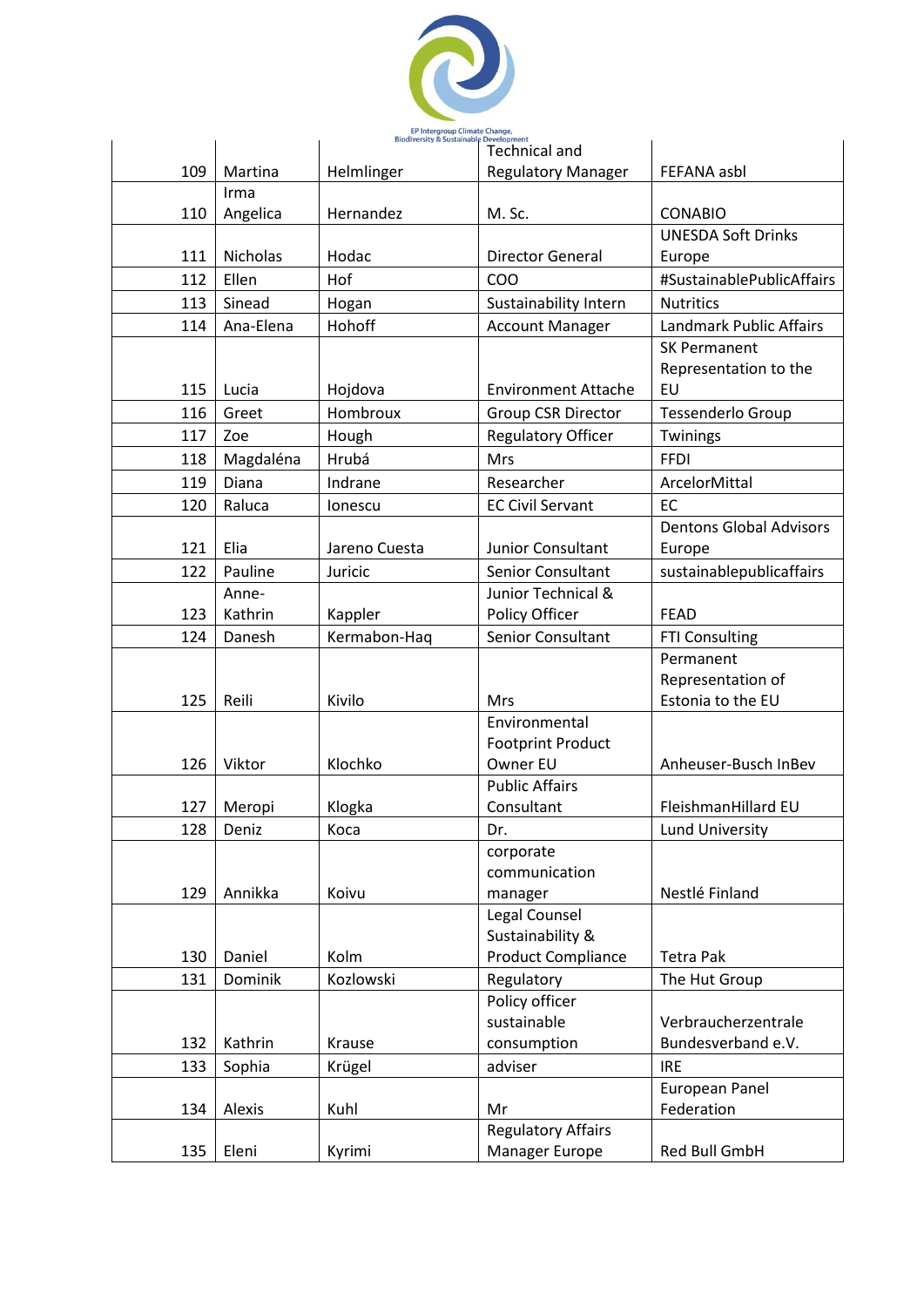

|     |                     | EP Intergroup Climate Change,<br>Biodiversity & Sustainable Development |                               |                             |
|-----|---------------------|-------------------------------------------------------------------------|-------------------------------|-----------------------------|
|     |                     |                                                                         |                               | CEFS - European             |
|     |                     |                                                                         | Environemental and            | <b>Association of Sugar</b> |
| 136 | <b>TREPOS</b>       | laetitia                                                                | social affairs officer        | Manufacturers               |
| 137 | Lea                 | Lavric                                                                  | dr.                           | KOTO d.o.o., Ljubljana      |
| 138 | Eric                | Le Nail                                                                 | Mr                            | <b>ADS Insight</b>          |
| 139 | Nathalie            | Lecocq                                                                  | <b>Director General</b>       | <b>FEDIOL</b>               |
|     |                     |                                                                         |                               | <b>Brewers of Romania</b>   |
| 140 | Julia               | Leferman                                                                | <b>General Director</b>       | Association                 |
| 141 | Alenka              | Lesjak                                                                  | SG, senior consultant         | GZS-ZKŽP-ZSP                |
|     |                     |                                                                         |                               | <b>GENERALITAT DE</b>       |
| 142 | <b>MARIA</b>        | LLARENA-REINO                                                           | DR.                           | CATALUNYA                   |
|     |                     |                                                                         | Senior Manager                |                             |
| 143 | Patricia            | Lopez                                                                   | Environment                   | FoodDrinkEurope             |
| 144 | Lorette             | Lorand                                                                  | <b>Trainee</b>                | <b>CEJA</b>                 |
|     |                     |                                                                         | Manager                       | Independent Retail          |
| 145 | <b>Thies Julius</b> | Lorenzen                                                                | Sustainability                | Europe                      |
| 146 | Giulia              | Marcaccio                                                               | Marketing analyst             | ArcelorMittal               |
| 147 | Aldo                | Marino                                                                  | Senior Policy Manager         | The Coca-Cola Company       |
|     | Ivone               |                                                                         | <b>Urban Sustainability</b>   | <b>European Environment</b> |
| 148 | Pereira             | <b>Martins</b>                                                          | <b>Strategic Coordination</b> | <b>Agency EEA</b>           |
| 149 | Matteo              | Mascagni                                                                | Prof. Dr.                     | <b>European Commission</b>  |
|     |                     |                                                                         | <b>EU Affairs &amp;</b>       |                             |
| 150 | Matteo              | Mascolo                                                                 | <b>Engagement Manager</b>     | <b>FSC</b>                  |
| 151 | VALENTINA           | <b>MASSA</b>                                                            | President                     | <b>EFFPA</b>                |
| 152 | <b>CLAUDIE</b>      | <b>MATHIEU</b>                                                          | Secretary general             | <b>SNFBM</b>                |
| 153 | Francesca           | Mattiuzzo                                                               | Regulatory affairs            | Perfetti Van Melle          |
| 154 | Lucas               | Maurer                                                                  | Intern                        | <b>EBCD</b>                 |
| 155 | Laura               | Mazzei                                                                  | Ms                            | <b>FIPRA</b>                |
| 156 | Tanja               | Meeuwsen                                                                | Junior Consultant             | #SustainablePublicAffairs   |
| 157 | Suso                | Mendez                                                                  | Nutritionist                  | Consultant                  |
|     |                     |                                                                         |                               | Südwestdeutsche             |
| 158 | Vera                | Menikheim                                                               | Frau                          | Salzwerke AG                |
| 159 | <b>Bruno</b>        | Menne                                                                   | Senior Policy Advisor         | Copa-Cogeca                 |
| 160 | Laura               | Mercier                                                                 | Journalist                    | Contexte                    |
| 161 | Alejandro           | Millán Ruiz                                                             | Intern                        | <b>Brunswick</b>            |
| 162 | Sophia              | Milusheva                                                               | Ms                            | <b>FTI Consulting</b>       |
| 163 | Flore               | Moens                                                                   | Associate                     | <b>Kekst CNC</b>            |
| 164 | tim                 | moerman                                                                 | <b>ESG Director</b>           | AB InBev                    |
|     |                     |                                                                         | Legal Counsel & Public        |                             |
| 165 | Jan                 | Moers                                                                   | <b>Affairs Manager</b>        | Nestle Belgilux             |
| 166 | hossein             | monadi                                                                  | first counsellor              | Iranian embassy             |
|     |                     |                                                                         | Nutricionist, science         |                             |
| 167 | <b>OLGA</b>         | <b>MORA</b>                                                             | communicator                  | <b>NA</b>                   |
|     |                     |                                                                         | Senior Policy Officer         |                             |
| 168 | Blanca              | Morales                                                                 | <b>EU Ecolabel</b>            | EEB and BEUC                |
|     | Juan                |                                                                         | Supply Chain                  | Asahi Europe and            |
| 169 | Manuel              | Morales                                                                 | Sustainability Lead           | International               |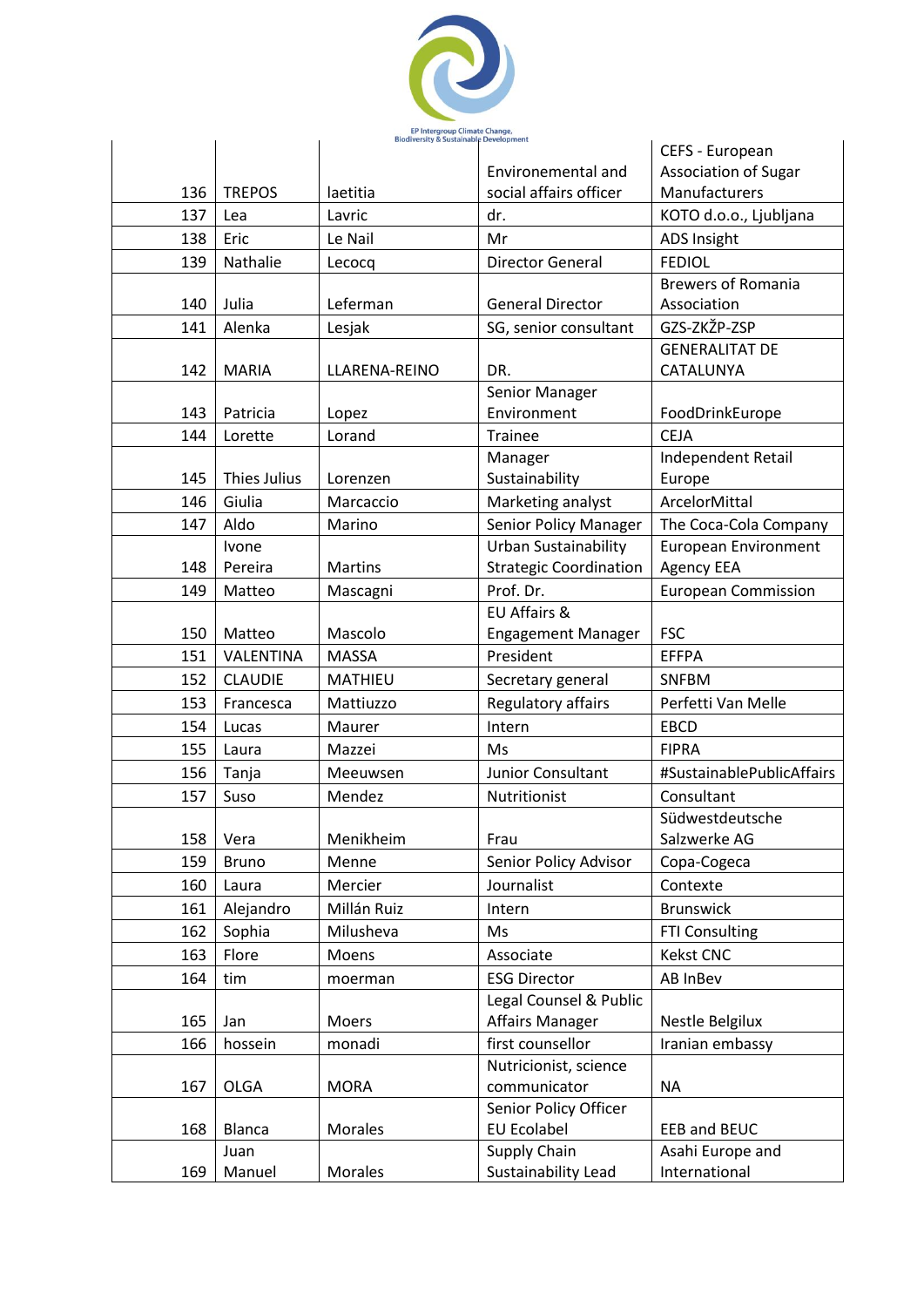

| 170 | Sarah         | <b>Biodiversity &amp; Sustainable Development</b><br>Morgan | Associate consultant           | Fourtold                                    |
|-----|---------------|-------------------------------------------------------------|--------------------------------|---------------------------------------------|
|     |               |                                                             |                                | Research Institute of                       |
| 171 | Hanieh        | Moshtaghian                                                 | Researcher                     | Sweden                                      |
|     |               |                                                             | Global Director,               |                                             |
|     |               |                                                             | Product & Solution             |                                             |
| 172 | Florian       | Mueller                                                     | Development                    | <b>DNV</b>                                  |
|     |               |                                                             | Regulatory                     |                                             |
| 173 | Nadine        | <b>MULOT</b>                                                | Intelligence Manager           | <b>MANE</b>                                 |
| 174 | Stefano       | Murace                                                      | <b>Trainee</b>                 | <b>European Parliament</b>                  |
| 175 | Sevim         | <b>MUSAK</b>                                                | Ms                             | EP                                          |
|     |               |                                                             |                                | Romanian Permanent                          |
| 176 | Denise        | Musat                                                       | environment attache            | Representation to EU                        |
| 177 | Sandeepa      | Nekkanti                                                    | Miss                           | Mizkan                                      |
| 178 | <b>Tobias</b> | Nielsen                                                     | Mr.                            | EEA                                         |
|     |               |                                                             | Sustainability                 |                                             |
| 179 | Hana          | Nielsen                                                     | Manager                        | Danish Crown                                |
| 180 | Efthymia      | <b>Ntivi</b>                                                | <b>Advocacy Director</b>       | <b>TIC Council</b>                          |
| 181 | Cornelia      | OConnell                                                    | <b>Mrs</b>                     | <b>IGFA</b>                                 |
|     |               |                                                             |                                | Mission of Norway to                        |
| 182 | Stein Ivar    | Ormsettro                                                   | Counsellor                     | the EU                                      |
|     |               |                                                             |                                | <b>Tata Consumer Products</b>               |
| 183 | Justyna       | Ozimek                                                      | Mrs                            | <b>LTD</b>                                  |
| 184 | Lea           | Pallaroni                                                   | Dr                             | Assalzoo                                    |
|     |               |                                                             | Environmental                  | Sinebrychoff Supply                         |
| 185 | Hanna         | Palomäki                                                    | coordinator                    | Company Oy                                  |
|     |               |                                                             |                                | <b>Natural Mineral Waters</b>               |
| 186 | Ermis         | <b>PANAGIOTOPOULOS</b>                                      | <b>Sustainability Director</b> | Europe                                      |
| 187 | Rana          | Pant                                                        | Policy Officer                 | EC, DG ENV                                  |
| 188 | Roxana        | Patrut                                                      | Dr.                            | EP                                          |
|     |               |                                                             | <b>Head of Public Policy</b>   |                                             |
|     |               |                                                             | & Government                   |                                             |
| 189 | Nina          | Peacock                                                     | <b>Relations</b>               | Kellogg Europe                              |
| 190 | Emil          | Pedersen                                                    | PhD student                    | Aalborg University                          |
|     |               |                                                             | EU Public Affairs &            |                                             |
|     |               |                                                             | Communications                 |                                             |
| 191 | Sevrine       | Pereira Teixeira                                            | Manager                        | <b>EUROPEN</b>                              |
|     |               |                                                             | Senior Food Policy             |                                             |
| 192 | Camille       | Perrin                                                      | Officer                        | <b>BEUC</b>                                 |
|     |               |                                                             | <b>Government Affairs</b>      |                                             |
| 193 | Hannah        | Phillips                                                    | Manager                        | CropLife Europe                             |
| 194 | Marion        | Picot                                                       | Senior Policy Advisor          | European Council of<br>Young Farmers (CEJA) |
| 195 |               | Pires                                                       | Nutritionist                   | <b>NA</b>                                   |
|     | Ana           |                                                             | regulatory affairs             |                                             |
| 196 | Alienor       | Poher                                                       | manager                        | EUsalt                                      |
| 197 | Nelleke       | Polderman                                                   | Ms                             | <b>BEUC</b>                                 |
|     |               |                                                             |                                | Permanent                                   |
| 198 | Anna          | Popkova                                                     | Counsellor                     | Representation of Latvia                    |
|     |               |                                                             |                                |                                             |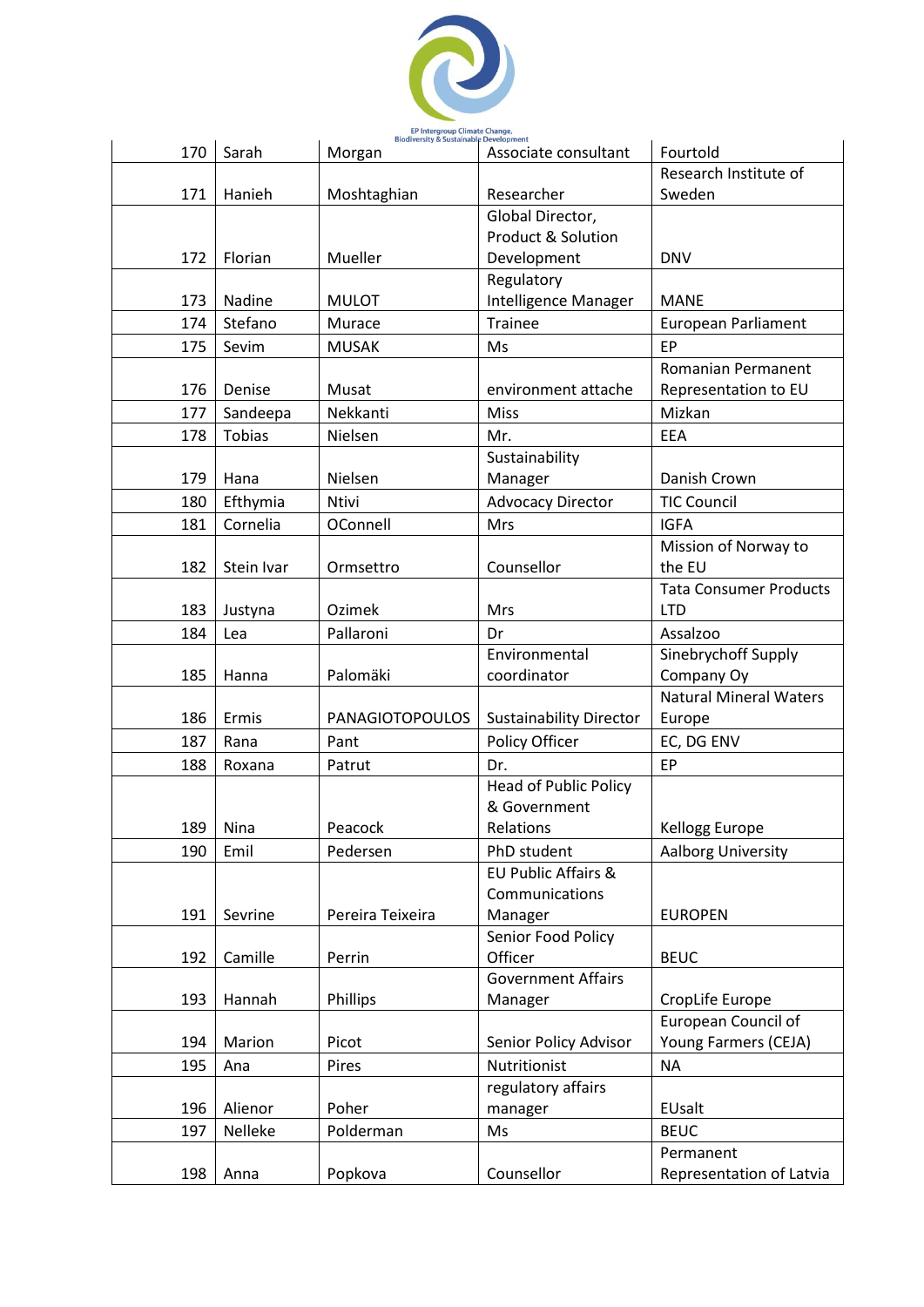

| 199 | Naoimh    | <b>Biodiversity &amp; Sustainable Development</b><br>Poucher | Ms                                 | <b>Consumer Council</b>       |
|-----|-----------|--------------------------------------------------------------|------------------------------------|-------------------------------|
| 200 | loanna    | Poulou                                                       | exec                               | <b>Brunswick</b>              |
| 201 | Marina    | Prados                                                       | Consultant                         | <b>NOVE</b>                   |
| 202 | Ana       | Prieto Lopez                                                 | Junior Policy Officer              | <b>IUCN</b>                   |
|     |           |                                                              | <b>Government Affairs</b>          |                               |
| 203 | Priscila  | Quaini Jacobitz                                              | Manager                            | CropLife Europe               |
|     |           |                                                              | <b>Public Affairs</b>              |                               |
| 204 | Ema       | Radmilovic                                                   | Manager                            | Carlsberg                     |
|     |           |                                                              | Admin & Finance                    |                               |
| 205 | Chantal   | Rasoamampionona                                              | Officer                            | IOC                           |
| 206 | Silvia    | Ridolfi                                                      | trainee                            | metal packaging europe        |
| 207 | charlotte | Ringstrand                                                   | <b>RSA Manager</b>                 | <b>Nestle</b>                 |
|     |           |                                                              |                                    | Permanent                     |
|     |           |                                                              |                                    | representation of             |
| 208 | Ivan      | Rodina                                                       | Mr.                                | Slovakia to EU                |
| 209 | Marta     | Ruiz-Colmenero                                               | Researcher                         | <b>IRTA</b>                   |
| 210 | Marina    | Sarkisian                                                    | Consultant                         | Fourtold                      |
| 211 | Laura     | Saugues                                                      | <b>ESC Volunteer</b>               | <b>IFOAM Organics Europe</b>  |
|     |           |                                                              |                                    | MoE/BMUV - Federal            |
|     |           |                                                              |                                    | Ministry for the              |
|     |           |                                                              |                                    | Environment, Nature           |
|     |           |                                                              |                                    | Conservation, Nuclear         |
|     |           |                                                              |                                    | Safety and Consumer           |
| 212 | Kai       | Schlegelmilch                                                | Mr                                 | Protection                    |
| 213 | Silvia    | Schmidt                                                      | <b>Policy Associate</b><br>Manager | <b>IFOAM Organics Europe</b>  |
|     |           |                                                              | <b>Director Brussels</b>           | German Food Retail            |
| 214 | Miriam    | Schneider                                                    | Office                             | <b>Association (BVLH)</b>     |
|     |           |                                                              | Sustainability                     |                               |
| 215 | Georg     | Schöner                                                      | Manager                            | Carlsberg Breweries A/S       |
|     |           |                                                              |                                    | <b>Environment Agency</b>     |
| 216 | Hanna     | Schreiber                                                    | DI                                 | Austria                       |
|     |           |                                                              | <b>Public Affairs</b>              |                               |
| 217 | Manuel    | Schuh                                                        | Manager                            | Nestlé Deutschland AG         |
|     |           |                                                              | <b>EU Public Affairs and</b>       |                               |
|     |           |                                                              | Communications                     |                               |
| 218 | Marzia    | Scopelliti                                                   | Manager                            | <b>EUROPEN</b>                |
| 219 | María     | Serrano                                                      | R&D Department                     | BRAS DEL PORT S.A.            |
|     |           |                                                              | Sustainability &                   |                               |
|     |           |                                                              | Communications                     | <b>Tata Consumer Products</b> |
| 220 | Cassie    | Shuttlewood                                                  | Manager                            | <b>GB Ltd</b>                 |
|     |           |                                                              |                                    | EDA - European Dairy          |
| 221 | Helene    | Simonin                                                      | <b>Director FEH</b>                | Association                   |
|     |           |                                                              | <b>Group Regulatory</b>            |                               |
| 222 | Fabiana   | Spanò                                                        | <b>Affairs</b>                     | Perfetti Van Melle            |
|     |           |                                                              | Director -<br>Communications and   |                               |
| 223 | Simon     | Spillane                                                     | <b>Public Affairs</b>              | The Brewers of Europe         |
|     |           |                                                              |                                    |                               |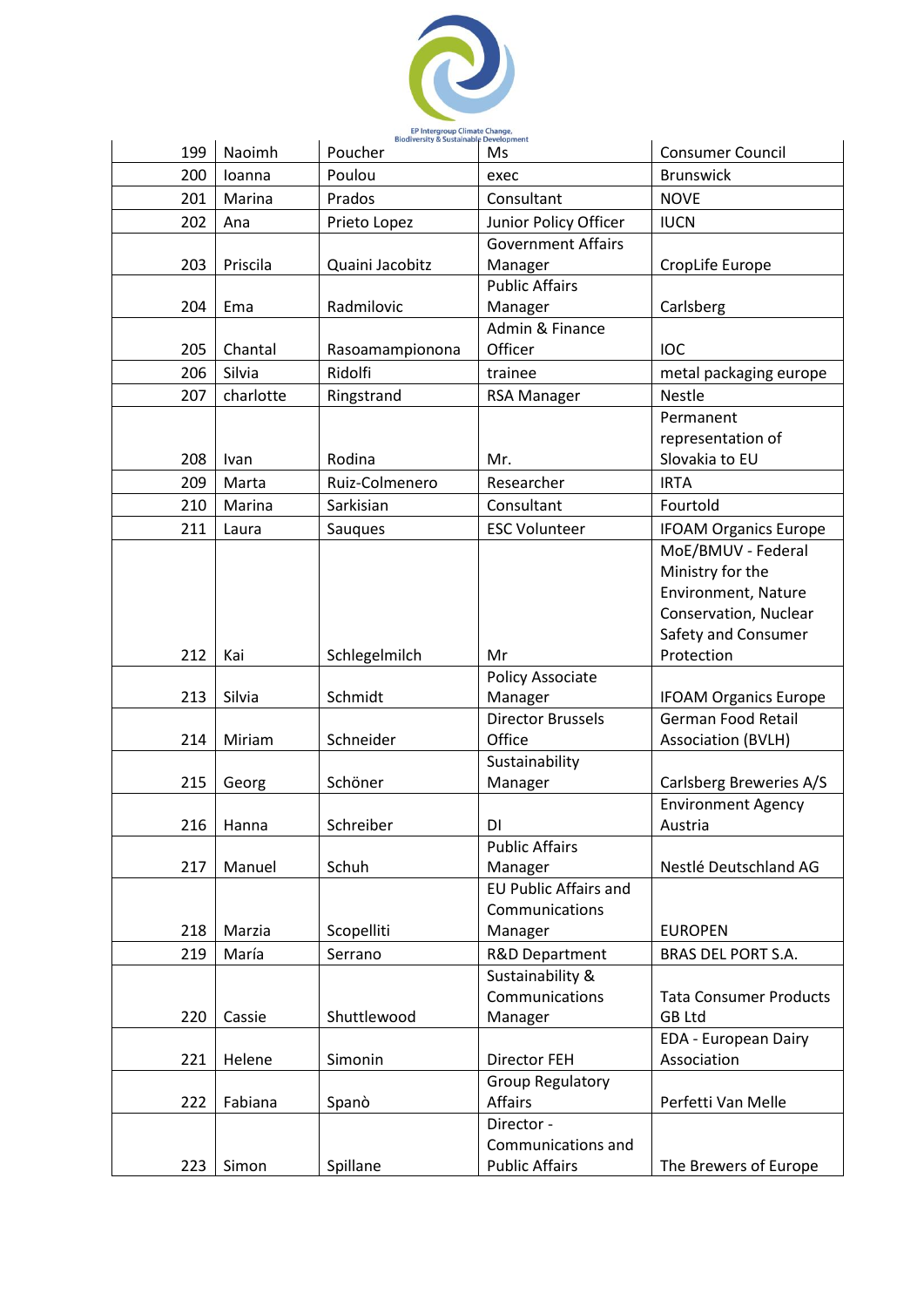

|     |            | <b>Biodiversity &amp; Sustainable Development</b> |                                         | Norwegian University of                 |
|-----|------------|---------------------------------------------------|-----------------------------------------|-----------------------------------------|
| 224 | Amy        | Stinchcombe                                       | Student                                 | Life Sciences                           |
| 225 | suzy       | sumner                                            | ms                                      | foodwatch                               |
| 226 | Bálint     | Szakmáry                                          | Assistant                               | <b>European Parliament</b>              |
|     |            |                                                   | EU Public Affairs &                     |                                         |
|     |            |                                                   | Communications                          |                                         |
| 227 | Karla      | te Bos                                            | Officer                                 | <b>EUROPEN</b>                          |
|     |            |                                                   | <b>EU Senior Manager</b>                |                                         |
|     |            |                                                   | Sustainability and                      |                                         |
| 228 | Mohamed    | Temsamani                                         | <b>Public Affairs</b>                   | Covestro                                |
|     |            |                                                   | director regulatory                     |                                         |
| 229 | Robert-Jan | ter Morsche                                       | affairs Europe                          | Ardagh Group                            |
| 230 | Klaudyna   | Terlicka                                          | Senior Policy Manager                   | Reckitt                                 |
| 231 | Miriam     | Thiemann                                          | Ms                                      | European Environmental<br><b>Bureau</b> |
|     |            |                                                   |                                         | French Ministry of                      |
| 232 | Valérie    | TO                                                | Project officer                         | <b>Ecological Transition</b>            |
| 233 | Fleur      | Tournoy                                           | <b>Regulatory Affairs</b>               | Nestle Benelux                          |
| 234 | Sei-Wai    | Tse                                               | <b>SRA Manager</b>                      | Finlays                                 |
|     |            |                                                   |                                         | <b>Alliance for Beverage</b>            |
|     |            |                                                   |                                         | Cartons and the                         |
| 235 | Vasilis    | Tsirozidis                                        | Policy Officer                          | Environment                             |
| 236 | Rosalie    | Tukker                                            | Policy Advisor                          | Europeche                               |
|     |            |                                                   | <b>Regulatory Affaris</b>               |                                         |
| 237 | Mert       | Tuzuner                                           | Specialist                              | Nutreco BV                              |
| 238 | CARLOS     | VALENCIA                                          | <b>MP</b>                               | <b>Embassy of Colombia</b>              |
|     |            |                                                   | Head of Public Policy                   |                                         |
| 239 | Hans       | van Bochove                                       | Europe                                  | The Coca-Cola Company                   |
|     |            |                                                   | Regulatory Affairs and                  |                                         |
|     |            |                                                   | Sustainability                          |                                         |
| 240 | Sabine     | Van Cauwenberghe                                  | Manager                                 | <b>DSM</b>                              |
| 241 | Hans       | van Dam                                           | Dr                                      | Nutreco                                 |
| 242 | Anton      | van den Brink                                     | Senior Policy Manager                   | <b>FEFAC</b>                            |
| 243 | Wim        | van der Velden                                    | <b>Research Executive</b>               | Rud Pedersen                            |
|     |            |                                                   | <b>Business</b>                         |                                         |
|     |            |                                                   | Development                             |                                         |
| 244 | Karel      | van der Velden                                    | Manager                                 | Nijsen company                          |
| 245 | josick     | van dromme                                        | administrator                           | <b>European Commission</b>              |
| 246 | Naomi      | van Melis                                         | <b>Miss</b>                             | <b>EBCD</b>                             |
|     | Sabine     | van Woerden                                       | Director Legal<br>Innovation            | Heineken                                |
| 247 |            | Vanderveen                                        |                                         |                                         |
| 248 | Jojanneke  |                                                   | Senior policy officer<br>Sustainability | MinLNV                                  |
| 249 | Eric       | Veldwiesch                                        | Manager                                 | <b>Nederlandse Brouwers</b>             |
|     |            |                                                   | <b>Global Sustainability</b>            |                                         |
| 250 | Massimo    | Venegoni                                          | <b>Innovation Manager</b>               | AB-InBev                                |
| 251 | Hannah     | Verhoeven                                         | Legal Counsel                           | Heineken                                |
|     |            |                                                   |                                         |                                         |